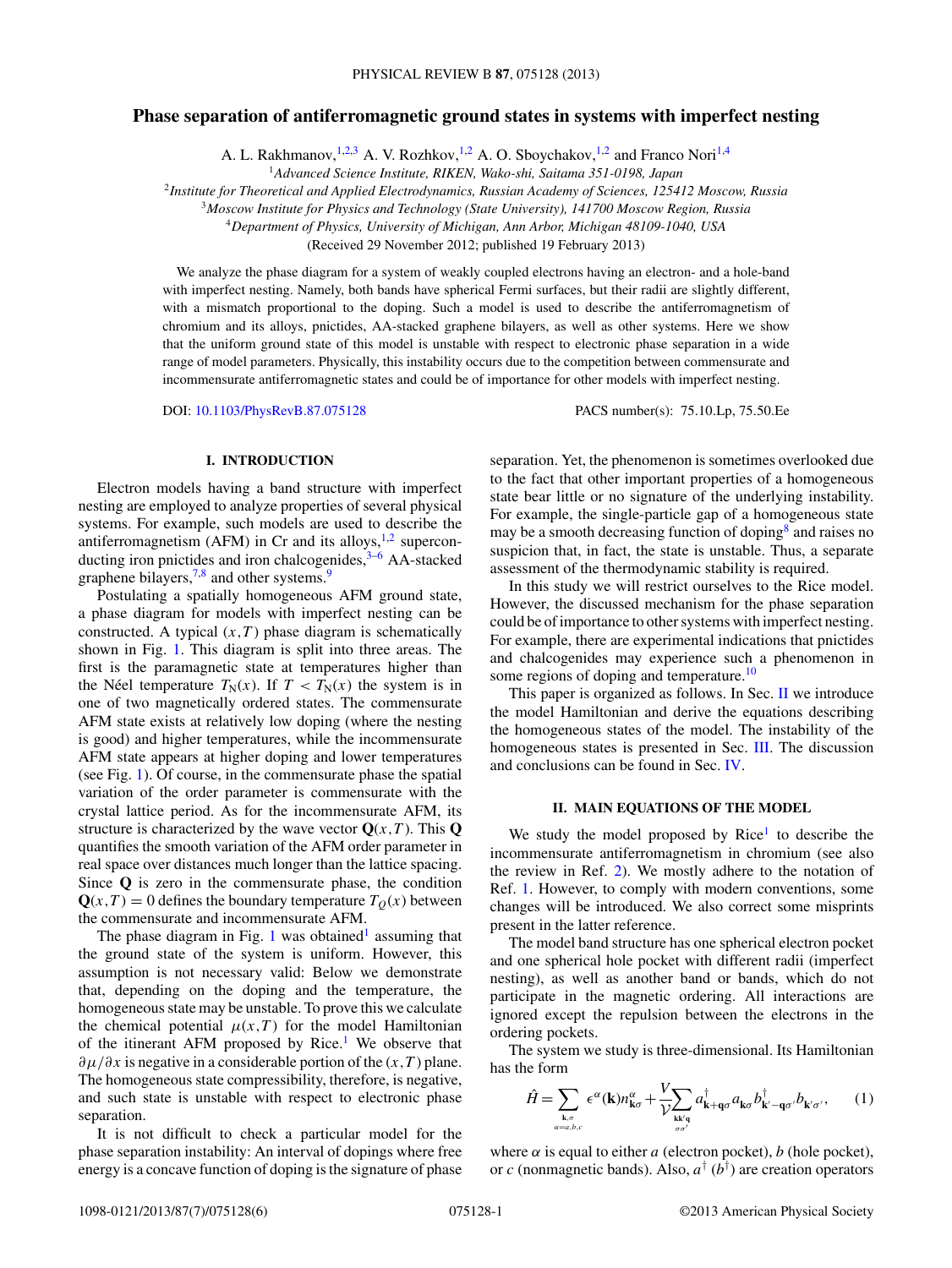<span id="page-1-0"></span>

FIG. 1. (Color online) A typical phase diagram of a magnetic system with imperfect nesting in the  $(x,T)$  plane, where x is the doping and *T* is the temperature. The solid (black) curve represents the Néel temperature  $T_N(x)$  separating the paramagnetic (PM) and the antiferromagnetic (AFM) states. The dashed (red) curve is the boundary  $T<sub>Q</sub>(x)$  between the commensurate ( $Q = 0$ ) and incommensurate ( $Q \neq 0$ ) AFM states. This phase diagram is constructed for a finite density of states of nonmagnetic electrons  $(n \neq 0; \text{ see the text}).$ 

for the electron in the *a* (*b*) pocket,  $n^{\alpha}$  is the number operator, *V* is the Coulomb interaction, and  $V$  is the volume. The nonmagnetic noninteracting *c* band has finite density of states *Nr* at the Fermi energy. The energy spectra for the electron and hole pockets measured relative to the Fermi energy are taken as  $(h = 1)$ 

$$
\epsilon^{a}(\mathbf{k}) = v_F(k - k_{Fa}) = v_F(k - k_F) - \mu,\tag{2}
$$

$$
\epsilon^{b}(\mathbf{k}+\mathbf{Q}_{0})=-v_{F}(k-k_{Fb})=-v_{F}(k-k_{F})-\mu,\qquad(3)
$$

where  $k_F = (k_{Fa} + k_{Fb})/2$ ,  $\mu = v_F(k_{Fa} - k_{Fb})/2$  is the chemical potential, and the wave vector  $Q_0$  connects the centers of the electron and hole pockets in reciprocal space. We confine ourselves to the weak-coupling regime:  $VN_m \ll 1$ , where  $N_m = k_F^2 / 2\pi^2 v_F$ .

We treat Hamiltonian  $(1)$  with a mean-field approach. This is admissible since mean-field approximations give accurate results for weakly interacting electrons. The starting point of our derivation is the case of perfect nesting, which corresponds to  $\mu = 0$ . Under this condition, the radii of the electron and hole pockets are identical. If we translate the electron pocket by the vector **Q**0, its Fermi sphere coincides perfectly with the Fermi sphere of the hole pocket.

Mathematically, the Hamiltonian Eq. [\(1\)](#page-0-0) is equivalent to the BCS Hamiltonian. Indeed, if we perform the following transformations,

$$
b_k \to b_k^{\dagger}, \qquad b_k^{\dagger} \to b_k, \tag{4}
$$

the interaction constant *V* and the hole pocket dispersion Eq. (3) change sign. The Hamiltonian for *a* and *b* bands becomes identical to two copies of the BCS Hamiltonian. This mapping is very useful since it allows us to use the familiar BCS mean-field approach to study the Hamiltonian [\(1\).](#page-0-0)

Performing standard BCS-like calculations, it is easy to show that for  $\mu = 0$  the system is unstable to the ordering with the AFM order parameter  $\Delta_0 = \frac{V}{V} \sum_{\mathbf{k}} \langle a_{\mathbf{k},\sigma}^{\dagger} b_{\mathbf{k}+\mathbf{Q}_0,-\sigma} \rangle$ .

In the weak-coupling limit

$$
\Delta_0 = \epsilon_F \exp(-1/N_m V) \ll \epsilon_F,\tag{5}
$$

where  $\epsilon_F = v_F k_F$  is the Fermi energy.

The order parameter  $\Delta_0$  couples electrons with unequal momentum. Consequently, in real space the order parameter  $\Delta_0$  corresponds to the rotation of the magnetization axis with wave vector  $\mathbf{Q}_0$ . Since usually the *a* and *b* pockets are located in the high-symmetry points of the Brillouin zone, the vector **Q**<sup>0</sup> is related to the underlying lattice structure. Thus, this order may be called commensurate.

Now consider the case of nonzero  $\mu$ . In such a situation the electron and the hole Fermi spheres have different radii, and do not coincide upon translation. However, the distance between the translated spheres remains small if  $\mu$  is small.

It is likely that  $\Delta_0$  remains metastable for small nonzero  $\mu$ . Yet, one may try to optimize the energy further by treating the translation vector  $\mathbf{Q}_1 = \mathbf{Q}_0 + \mathbf{Q}$  as a variation parameter. The new order parameter has the form

$$
\Delta = \frac{V}{V} \sum_{\mathbf{k}} \langle a_{\mathbf{k},\sigma}^{\dagger} b_{\mathbf{k} + \mathbf{Q}_1, -\sigma} \rangle.
$$
 (6)

Unlike  $\mathbf{Q}_0$ , whose magnitude is of the order of the magnitude of the primitive reciprocal lattice vectors, the vector **Q** is small:

$$
|\mathbf{Q}| \sim |\Delta| / v_F \ll |\mathbf{Q}_0|. \tag{7}
$$

Thus, the order parameter  $\Delta$  describes order with a slowly rotating AFM magnetization axis. The real-space wavelength of the axis rotation is equal to  $2\pi/|Q|$ . This value is unrelated to the underlying lattice. Therefore, it is natural to call such order incommensurate.

If the transformation Eq.  $(4)$  is performed on a system with nonzero  $\mu$ , the Hamiltonian of our magnetic system becomes the Fulde-Ferrel-Larkin-Ovchinnikov (FFLO) Hamiltonian $11,12$  of a superconductor in the finite Zeeman field  $\mu_B H = -\mu$ . Moreover, the magnetic order parameter (6) becomes a superconducting order parameter. Superconducting order of this type was first studied by Fulde and Ferrel,  $^{11}$  while Larkin and Ovchinnikov<sup>12</sup> considered the order parameter  $(\Delta e^{i\mathbf{Q}_1\mathbf{r}} + \Delta^* e^{-i\mathbf{Q}_1\mathbf{r}})$ . The latter order parameter periodically passes through zero in real space. Below we will follow Rice<sup>1</sup> and use the Fulde-Ferrel-type order parameter Eq. (6). The Larkin and Ovchinnikov version, recently applied by Gor'kov and Teitel'baum<sup>[5](#page-5-0)</sup> to study the coexistence of the AFM and superconductivity in pnictides, will be discussed in Sec. [IV.](#page-3-0)

Equilibrium parameters of the system can be derived by minimization of the thermodynamic potential

$$
\Omega = -T \ln[\text{Tr} \, e^{-(\hat{H} - \mu \hat{N})/T}],\tag{8}
$$

where  $\hat{N}$  is the operator of the total particle number, and  $k_B =$ 1. To evaluate  $\Omega$  in the mean-field approximation, we need the eigenenergies of the mean-field Hamiltonian. These are

$$
E_{1,2}(\mathbf{k}) = \frac{\epsilon^b(\mathbf{k} + \mathbf{Q}_1) + \epsilon^a(\mathbf{k})}{2}
$$
  

$$
\pm \sqrt{\Delta^2 + \left[\frac{\epsilon^b(\mathbf{k} + \mathbf{Q}_1) - \epsilon^a(\mathbf{k})}{2}\right]^2}.
$$
 (9)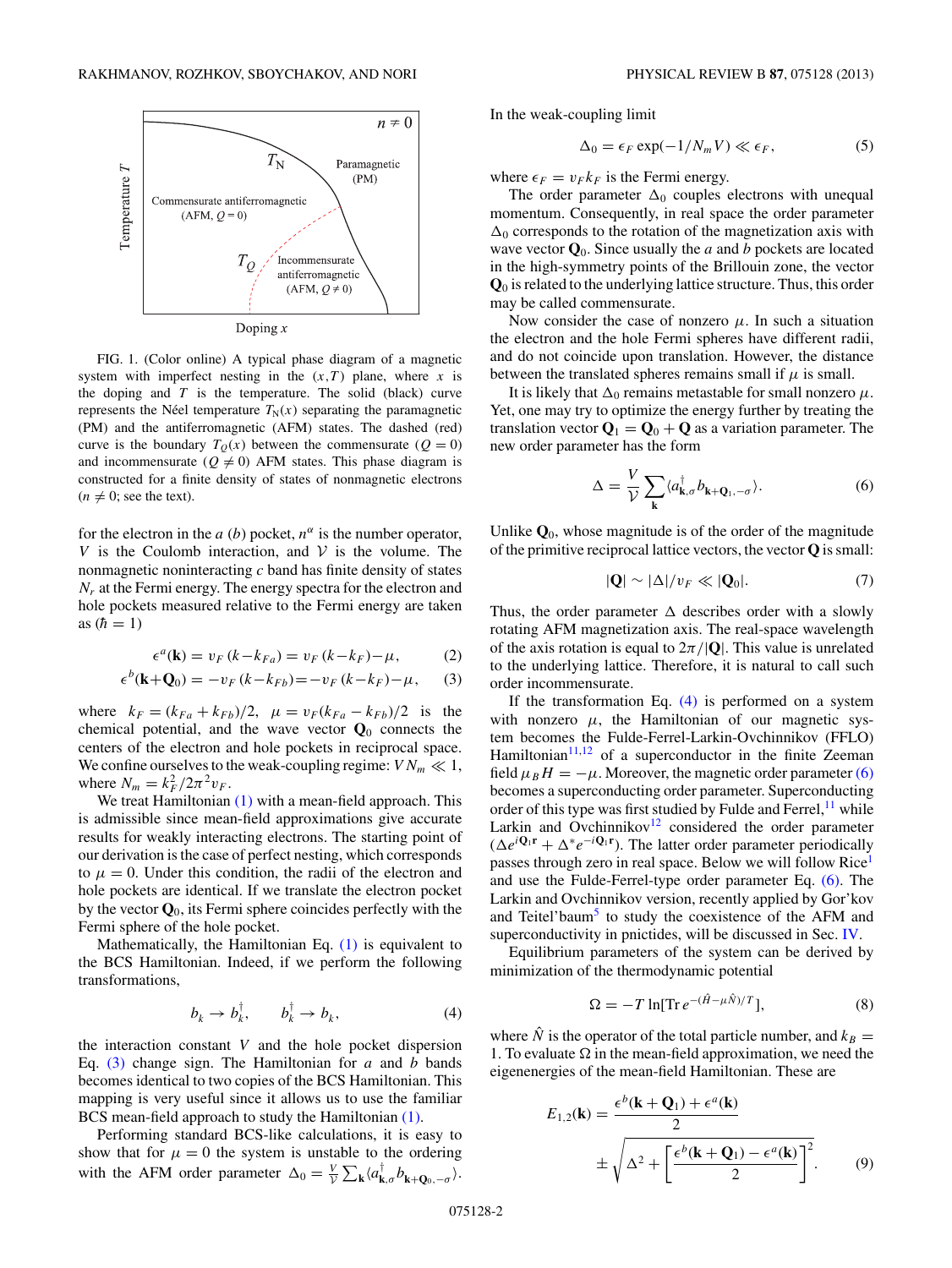<span id="page-2-0"></span>Then the grand potential  $\Omega = \Omega(\Delta, Q, \mu, T)$  equals

$$
\Omega = \frac{2\Delta^2}{V} \mathcal{V} - 2TV \sum_{s=1,2} \int \frac{d^3 \mathbf{k}}{(2\pi)^3} \ln(1 + e^{-E_s(\mathbf{k}, \mathbf{Q}, \Delta)/T})
$$

$$
-2TN_r \mathcal{V} \int \ln(1 + e^{-(\epsilon - \mu)/T}) d\epsilon.
$$
(10)

Here the first and the second terms are the contributions of the ordering bands, while the third term corresponds to the non-magnetic bands. To carry out the integration over **k**, we expand the band energies in powers of |**Q**| and

 $\delta k = |\mathbf{k}| - k_F$ :

$$
\epsilon^{b}(\mathbf{k} + \mathbf{Q}_{1}) + \epsilon^{a}(\mathbf{k}) \approx 2\mu + 2Q\eta, \qquad (11)
$$

$$
\epsilon^{b}(\mathbf{k} + \mathbf{Q}_{1}) - \epsilon^{a}(\mathbf{k}) \approx 2v_{F}\delta k + 2Q\eta, \qquad (12)
$$

$$
Q = \frac{v_F |\mathbf{Q}|}{2},\tag{13}
$$

where  $\eta$  is the cosine of the angle between **k** and **Q**.

Performing the integration, one finds the following expression for the difference of the grand potentials in the AFM state  $(\Delta \neq 0)$  and in the paramagnetic state  $(\Delta = 0)$ :

$$
\delta\Omega = \Omega(\Delta, Q, \mu, T) - \Omega(0, Q, \mu, T)
$$
  
=  $\frac{k_F^3 \nu}{\pi^2 \epsilon_F} \left\{ \Delta^2 \left( \ln \frac{\Delta}{\Delta_0} - \frac{1}{2} \right) + \frac{Q^2}{3} + \mu^2 + \frac{\pi^2 T^2}{3} + T \int_0^\infty d\xi \int_{-1}^1 d\eta \ln \left[ f(Q\eta - \mu - \epsilon) f(\mu - Q\eta - \epsilon) \right] \right\},$  (14)

where  $\epsilon = \sqrt{\Delta^2 + \xi^2}$ , and  $f(\epsilon) = 1/[1 + \exp(\epsilon/T)]$  is the Fermi function.

The equilibrium values of the gap  $\Delta$  and the magnitude of the structural vector *Q* are determined by minimizing *δ* $\Omega$ . Thus, they are solutions of the equations  $\partial$ (*δ* $\Omega$ *)*/ $\partial$ Δ = 0 and  $\partial$ ( $\delta$ Ω)/ $\partial$ *Q* = 0. Differentiating Eq. (14) we derive straightforwardly

$$
\ln \frac{\Delta_0}{\Delta} = \int_0^\infty \frac{d\xi}{2\epsilon} \int_{-1}^1 d\eta [f(\epsilon + \mu - Q\eta) + f(\epsilon - \mu + Q\eta)],
$$
\n(15)

$$
\frac{2Q}{3} = -\int_0^\infty d\xi \int_{-1}^1 \eta \, d\eta [f(\epsilon - \mu + Q\eta) + f(\epsilon + \mu - Q\eta)],\tag{16}
$$

where  $\Delta_0$  is given by Eq. [\(5\).](#page-1-0) For fixed values of *T* and  $\mu$ , this system must be solved for  $\Delta$  and  $Q$ .

Once  $\Delta$  and  $Q$  are found, the total number of electrons per unit volume  $n(\mu)$  can be calculated. The latter quality is the sum of the numbers of magnetic  $n_m(\mu)$  and non-magnetic electrons  $n_r(\mu)$ . The doping *x* is defined as the difference

$$
x = n(\mu) - n(0) = n_m(\mu) + n_r(\mu) - n_m(0) - n_r(0). \tag{17}
$$

Since  $\mu, T \ll \epsilon_F$ , we have for the nonmagnetic part

$$
n_r(\mu) = n_\mu(0) + N_r \mu. \tag{18}
$$

The number of electrons in the magnetic bands is given by

$$
n_m(\mu) = \frac{2}{\mathcal{V}} \sum_{\mathbf{k}} [f(E_1(\mathbf{k})) + f(E_2(\mathbf{k}))]. \tag{19}
$$

Thus, the doping is equal to

$$
\frac{x}{x_0} = \frac{n\mu}{\Delta_0} + \int_0^\infty \frac{d\xi}{2\Delta_0} \int_{-1}^1 d\eta [f(\epsilon - \mu + Q\eta) - f(\epsilon + \mu - Q\eta)],\tag{20}
$$

where  $x_0 = 4\Delta_0 N_m$  and

$$
n = \frac{N_r}{2N_m}.\tag{21}
$$

Note that the integrals in Eqs.  $(15)$ ,  $(16)$ , and  $(20)$  can be evaluated exactly at  $T = 0$ . Thus, at zero temperature the integrals are replaced by transcendental functions. The corresponding equations were derived in Refs. [1](#page-5-0) and [11](#page-5-0) using somewhat different notation. Notice, however, that zerotemperature expressions of Ref. [1](#page-5-0) contain several misprints. For example, Eq. (6) of Ref. [1](#page-5-0) has an incorrect minus sign between functions *G* [cf. Eq. (8) of Ref. [11,](#page-5-0) which shows the correct plus sign]. Further, in the definition of  $r_{\pm}$  a factor of  $(1/2)$  must be placed in front of  $Q$ ; see our Eq. (13).

#### **III. INSTABILITY OF THE UNIFORM GROUND STATE**

Now we are ready to construct the phase diagram of our model as a function of temperature and doping. The three coupled Eqs. (15), (16), and (20) are solved numerically. These determine  $\Delta(x,T)$ ,  $Q(x,T)$ , and  $\mu(x,T)$ . Using these results we can calculate the Néel temperature  $T_N(x)$ , for different values of *n*, as the lowest *T* where  $\Delta = 0$ . The transition temperature  $T<sub>O</sub>$  between the commensurate and incommensurate AFM corresponds to the highest doping at which  $Q = 0$ . As a result, we obtain the phase diagram of the type shown in Fig. [1.](#page-1-0)

However, constructing Fig. [1](#page-1-0) we assumed *a priori* that the ground state of the model is uniform. To check this assumption we plot the dependence of the chemical potential on the doping, for different temperatures. For different values of *n* the results are shown in Figs.  $2(a)-2(c)$ . Curves  $\mu(x)$  demonstrate three important features at temperatures lower than  $T^* \approx 0.317 \Delta_0$ , for any *n*. First, the derivative  $\partial \mu / \partial x$  is discontinuous at the transitions from commensurate to incommensurate  $AFM$ ,<sup>1</sup> and from incommensurate AFM to the paramagnetic phase. The second major feature is that  $\mu(x)$  has three different values for a range of doping *x* at low *T* if  $n \ge 1$ , which means that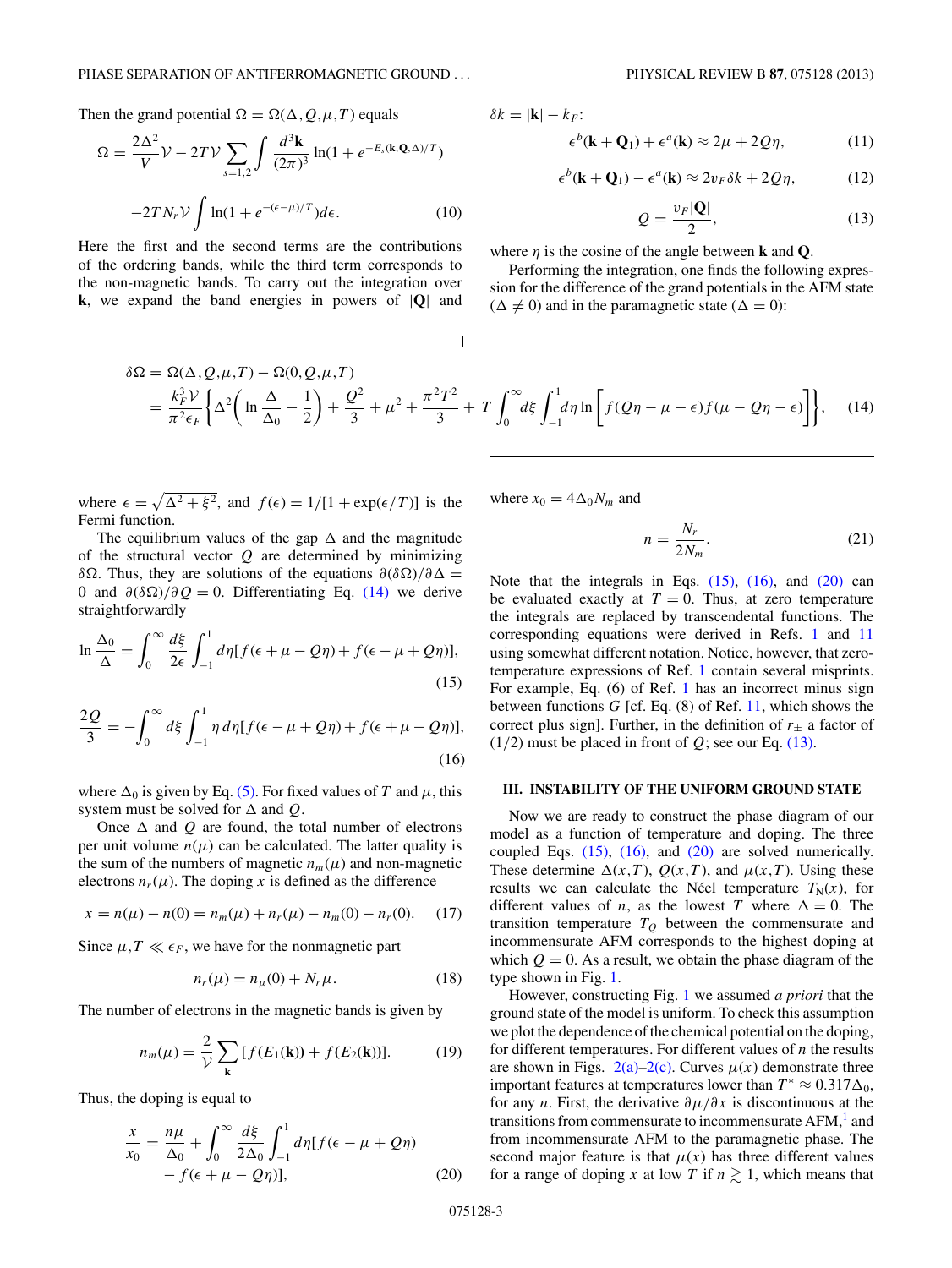<span id="page-3-0"></span>

FIG. 2. (Color online) Chemical potential *μ* versus doping *x* for different values of *n* [see Eq. [\(21\)\]](#page-2-0):  $n = 0$  (a),  $n = 1$  (b), and  $n = 3$ (c). The different temperatures considered include  $T = 0$  with solid (black) curves 1,  $T/\Delta_0 = 0.1$  with solid (red) curve 2,  $T/\Delta_0 = 0.2$ with solid (blue) curve 3, and  $T/\Delta_0 = 0.35$  with solid (green) curve 4. Dashed (orange) lines correspond to  $\mu(x)$  in the paramagnetic phase.

we have to choose the lowest energy solution.<sup>[1](#page-5-0)</sup> Thirdly, the derivative *∂μ/∂x* is negative at a finite range of doping.

This last peculiarity of *∂μ/∂x* eluded the attention of previous studies; yet, it has very important ramifications. Negative values of the derivative  $\partial \mu / \partial x$  mean that the compressibility,  $\kappa \propto \partial x / \partial \mu$ , is negative. This negative compressibility indicates that the homogeneous state is unstable towards phase separation. In the phase-separated state the system segregates into two phases with different doping values. Let us denote these values as  $x_1$  and  $x_2$ , and the volume fractions of the corresponding phases as  $p_1$  and  $p_2$ , such that  $p_1 + p_2 = 1$ . Then, the doping satisfies  $x = p_1x_1 + (1 - p_1)x_2$ , and  $p_1 =$  $(x_2 - x)/(x_2 - x_1).$ 

The values  $x_1$  and  $x_2$  can be found using the Maxwell construction (see, e.g., Ref. [13\)](#page-5-0). Figure 3 illustrates the latter



FIG. 3. (Color online) Chemical potential *μ* versus doping *x* for the homogeneous phase,  $T/\Delta_0 = 0.1$  and  $n = 0$  [solid (red) line]. The horizontal dashed (black) line shows the Maxwell construction, with shaded areas  $S_1 = S_2$ .

concept: The horizontal dashed line is drawn in such a manner that the areas of the shaded regions,  $S_1$  and  $S_2$ , are equal:  $S_1 = S_2$ .

Using the Maxwell construction, the boundary  $T_{PS}(x)$ between the homogeneous and phase-separated states is calculated. This boundary is shown by the dashed (red) curves in the  $(x,T)$  phase diagrams drawn in Fig. [4,](#page-4-0) for different values of *n*.

The phase with lower doping,  $x_1$ , is the commensurate AFM ( $Q = 0$ ) while the phase with higher doping,  $x_2$ , is the incommensurate AFM ( $Q \neq 0$ ), as can be readily seen from Figs. 2 and 3. Thus, here the phase separation occurs due to the competition between two AFM states with different structures. So, it is natural that the boundary temperature  $T_Q$  lies between two lines  $T_{PS}$  separating the homogeneous and inhomogeneous states (see Fig. [4\)](#page-4-0). The phase separation is absent for higher temperatures  $T > T^* \approx 0.317 \Delta_0$ . This phase separation disappears simultaneously with the incommensurate AFM phase. The area of the incommensurate AFM phase in Fig. [4](#page-4-0) decreases, when *n* (which is proportional to the density of states in the nonmagnetic band) increases. However, one must remember that in Figs. 2[–4](#page-4-0) the horizontal scale changes when *n* changes.

#### **IV. DISCUSSION**

In the previous section we demonstrated that the incom-mensurate AFM state of the Rice model<sup>[1](#page-5-0)</sup> is unstable toward phase separation. This feature is likely to have important consequences for the diverse set of materials where the nesting degradation may be responsible for the destruction of the magnetic phase: chromium and its alloys, $2$  pnictides and chalcogenides,<sup>10</sup> doped AA-stacked graphene bilayers,<sup>[8](#page-5-0)</sup> and others. Here we would like to discuss the obtained results and compare these with other published works.

Above we used the mapping between the Rice model and the FFLO superconductor. However, usually, the phase separation is absent from the phase diagram of the FFLO superconductor. This has a very simple explanation: These diagrams are plotted as a function of the temperature and the Zeeman field (which is an analog of the chemical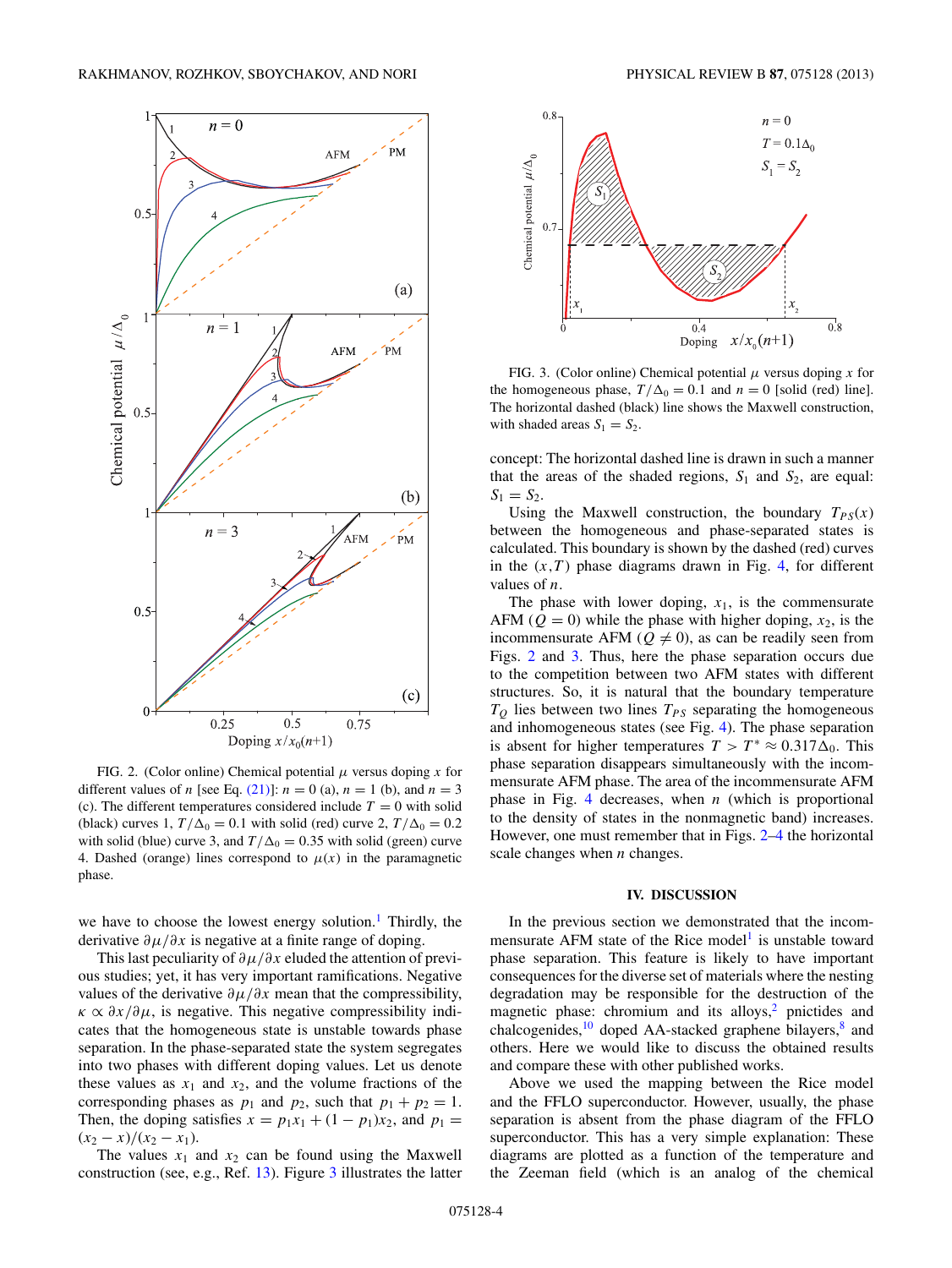<span id="page-4-0"></span>

FIG. 4. (Color online) Phase diagram of the Rice model (Ref. [1\)](#page-5-0) for  $n = 0$  (a),  $n = 1$  (b), and  $n = 3$  (c). The solid (black) curves represent the Néel temperature  $T_N(x)$ , which separates the paramagnetic and AFM phases. The dotted (blue) curves are  $T<sub>O</sub>(x)$ , the boundary between the commensurate ( $Q = 0$ ) and incommensurate ( $Q \neq 0$ ) homogeneous AFM phases. The dashed (red) curve,  $T_{PS}(x)$ , is the boundary between the uniform and phase-separated (shaded areas) phases.

potential  $\mu$  in the Rice's model). The field, being an intensive thermodynamic quantity, does not allow for phase separation. Instead, the system experiences a first-order transition as a function of the Zeeman field.<sup>[11](#page-5-0)</sup> However, for cold atoms in an optical trap it may be possible to control not the field, but the polarization, which is an extensive quantity. In this case, phase separation occurs.<sup>14</sup>

As we mentioned above, besides Eq.  $(6)$ , it is possible to consider other types of spatially inhomogeneous order parameters.[15,16](#page-5-0) A particularly interesting possibility was discussed in Ref. [5,](#page-5-0) where the known numerical results for the two-dimensional FFLO superconductor $17$  with an order parameter of the Larkin-Ovchinnikov type was applied to study the Rice model. It was proposed<sup>5</sup> that upon small doping, the order parameter in real space forms domain walls. At a domain wall the gap vanishes locally, which makes these walls a preferred place for the accumulation of the doped charge. It was demonstrated $5,17$  that the formation of these domain walls becomes energetically favorable for

$$
\mu > \mu_{DW} \approx 0.655 \Delta_0. \tag{22}
$$

The value of  $\mu_{DW}$  is somewhat smaller than

$$
\mu_{PS}^{2D} \approx 0.7 \Delta_0,\tag{23}
$$

which is the value of the chemical potential corresponding to the phase separation in the two-dimensional Rice model at  $T = 0$ . Since at low doping the energy can be approximated by

$$
E = E_0 + \int_0^x \mu(x')dx' \approx E_0 + \mu(0)x,\tag{24}
$$

where  $E_0$  is the energy of the undoped state, we must conclude that at low doping the phase-separated state is less favorable than the phase with domain walls. However, the difference

$$
\mu_{PS}^{2D} - \mu_{DW} \approx 0.05 \Delta_0 \tag{25}
$$

is small, and in real systems the balance may be shifted by factors unaccounted for by the present model (e.g., anisotropy, Coulomb interaction, disorder). Thus, the possibility of phase separation driven by the mechanism proposed in this paper should be kept in mind when experimental data are analyzed.

The experimental observation of phase separation in superconducting pnictides and chalcogenides, which may be approximately described by the Rice model, $<sup>1</sup>$  $<sup>1</sup>$  $<sup>1</sup>$  was reported</sup> in several papers.<sup>[10](#page-5-0)</sup> For example, Park and co-authors<sup>10</sup> found the coexistence of magnetic and nonmagnetic domains with a typical size ∼65 nm. This observation is in general agreement with our proposed mechanism. While our model predicts the separation into two magnetic phases, the AFM order in the incommensurate phase is weak, and the energy is close to the energy of the paramagnetic phase. Thus, either the AFM order parameter in the incommensurate phase is below experimental sensitivity, or, being affected by factors outside of our simple treatment, the weak phase itself is replaced by the paramagnetic state. The latter scenario is quite likely, given the small energy difference between the paramagnetic and incommensurate AFM states. If the incommensurate AFM is destroyed, phase separation occurs between the undoped commensurate AFM and the paramagnetic states. Such type of phase separation was discussed for AA-stacked graphene bilayers, $8$  whose band structure corresponds to the two-dimensional Rice model.

Let us briefly mention several complications not considered here, which, nonetheless, may be present in experimental systems and influence the resulting phase diagram. In experiments, the electron and hole pockets may have nonidentical nonspherical shapes and different Fermi velocities. How these factors affect the phase separation is a subject of further study. In the weak-coupling regime, Eq. [\(5\),](#page-1-0) it is likely that sufficiently small deviations from the idealized model will not affect qualitatively the outcome of the calculations, provided that *V* is not too weak.

Our calculations were performed in the weak-coupling limit. Would the phase separation survive outside of this regime? Note that in order to discuss the intermediate or